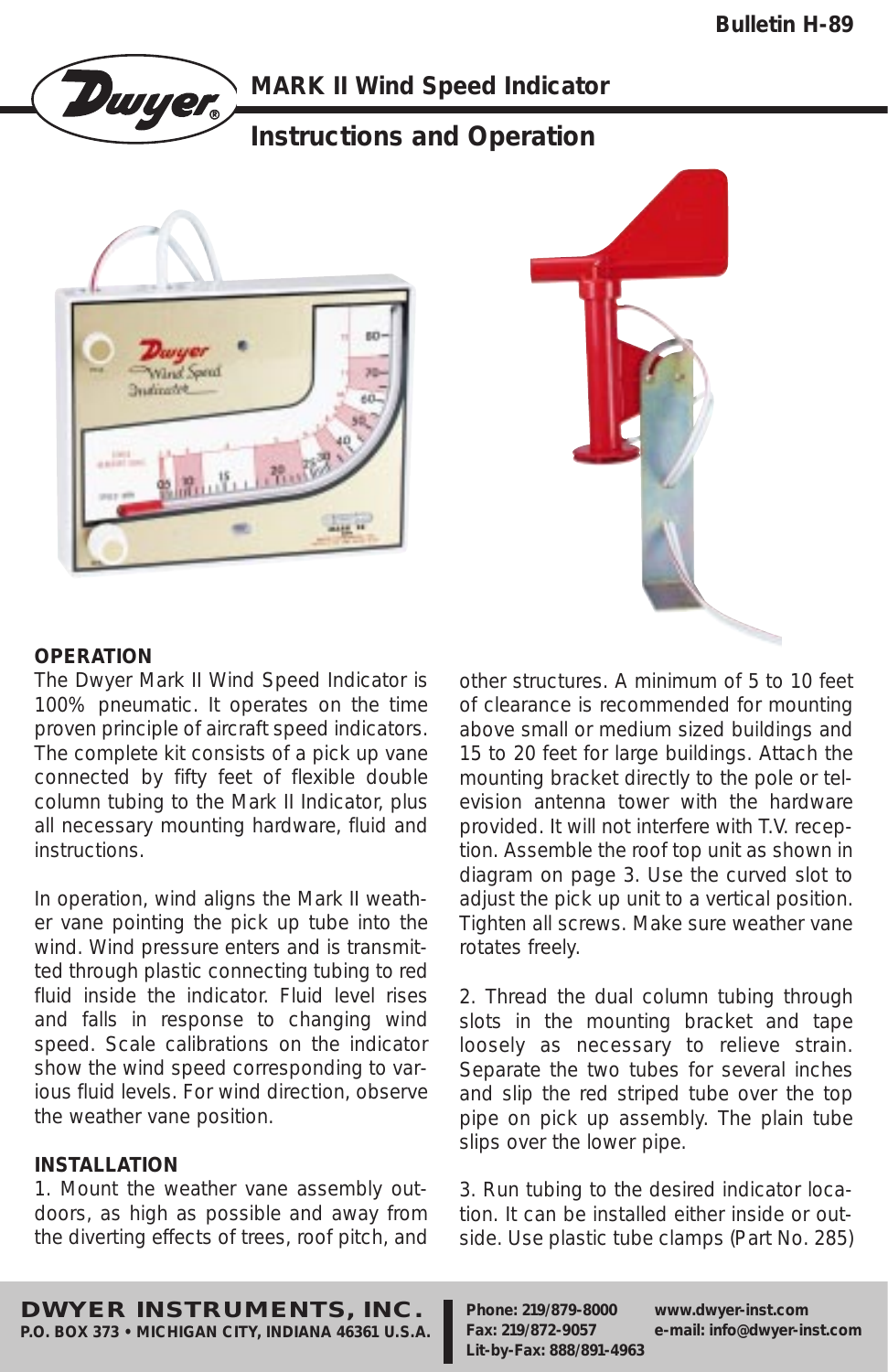to prevent pinching or stretching tubing. Free passage of air through both tubes is vital for accurate readings.

4. Mount the Mark II Indicator loosely with top screw. Center the bubble in spirit level, then install bottom screw. Tighten the screws keeping the level bubble centered.

5. Back the zero set knob all the way out, then turn back in three full turns. Remove reservoir "fill" plug and carefully fill indicator until red gage fluid rises to "zero" mark on scale. Use zero set knob for final adjustment then replace fill plug. Should you overfill, fluid may be removed by using a pipe cleaner to absorb excess fluid in the reservoir.

6. Cut off excess connecting tubing, separate the tubes slightly, and slip the red striped tube over left connector at top of instrument (above fill plug). Plain tube is similarly connected to right (or more centered) connector. The Wind Speed Indicator should now be in operation. If tube connections are reversed, a negative indication will result.

#### **MAINTENANCE**

1. Periodically, disconnect the tubing from the indicator and adjust fluid level to zero mark. Add fluid if necessary, but do not use substitutes. Indicator may be wiped off with damp cloth as necessary.

2. Occasionally check weather vane (Part No. 162). It should rotate freely. Pull up to clean out spider nests, dirt, etc. Openings to tubing connections in body should be clear and free of any restriction.

3. Gently, but firmly pull out the static plate assembly (Part No. 164). Check drain hole to make certain it is open. If necessary, clean entire plastic roof top assembly in soap and water with soft brush or pipe cleaner. When reassembling static plate and weather vane, make certain they are pushed back firmly to prevent their coming apart in service.

4. Check connecting tubing (Part No. 290). It must not be kinked or flattened at any point. Cut or worn through spots will cause leaks and destroy the accuracy of the instrument. Such leaks must be repaired or the entire tubing replaced.

5. Rainwater or indicator fluid may occasionally enter the tubing and will cause erroneous readings. The drain system in the roof top pick up unit has been carefully designed to expel rainwater in normal quantities. Presence of water in the connecting tubing indicates that the drain system is plugged and should be cleaned or that the pick up unit is mounted in a location where air flow is upward (such as too close to a peaked roof) so that rainwater remains airborne in excessive quantities.

Gage fluid in the tubing indicates low fluid level, improper zero adjustment or wind gusts in excess of 90 MPH (145 KPH). It may be difficult or impossible to remove this liquid. Test for presence of obstruction or water in tubing on a day with no wind. Remove tubing connections from the gage, adjust zero set, blow gently into one tube at a time and attach to gage quickly. If reading does not stay at zero, there is fluid in the tubing. To correct, hang tubing vertically from center with ends down for several days. Reconnect and retest. If condition persists, the tubing should be replaced.

### **CAUTION:**

Do not blow into gage or weather vane! Gage fluid may be forced out of the opposite indicator connection into the tubing or onto your wall or carpet causing difficult to remove oil spots and stains.

### **NOTE:**

Heavy wind driven snow will sometimes enter pick up and temporarily affect readings until it thaws or evaporates.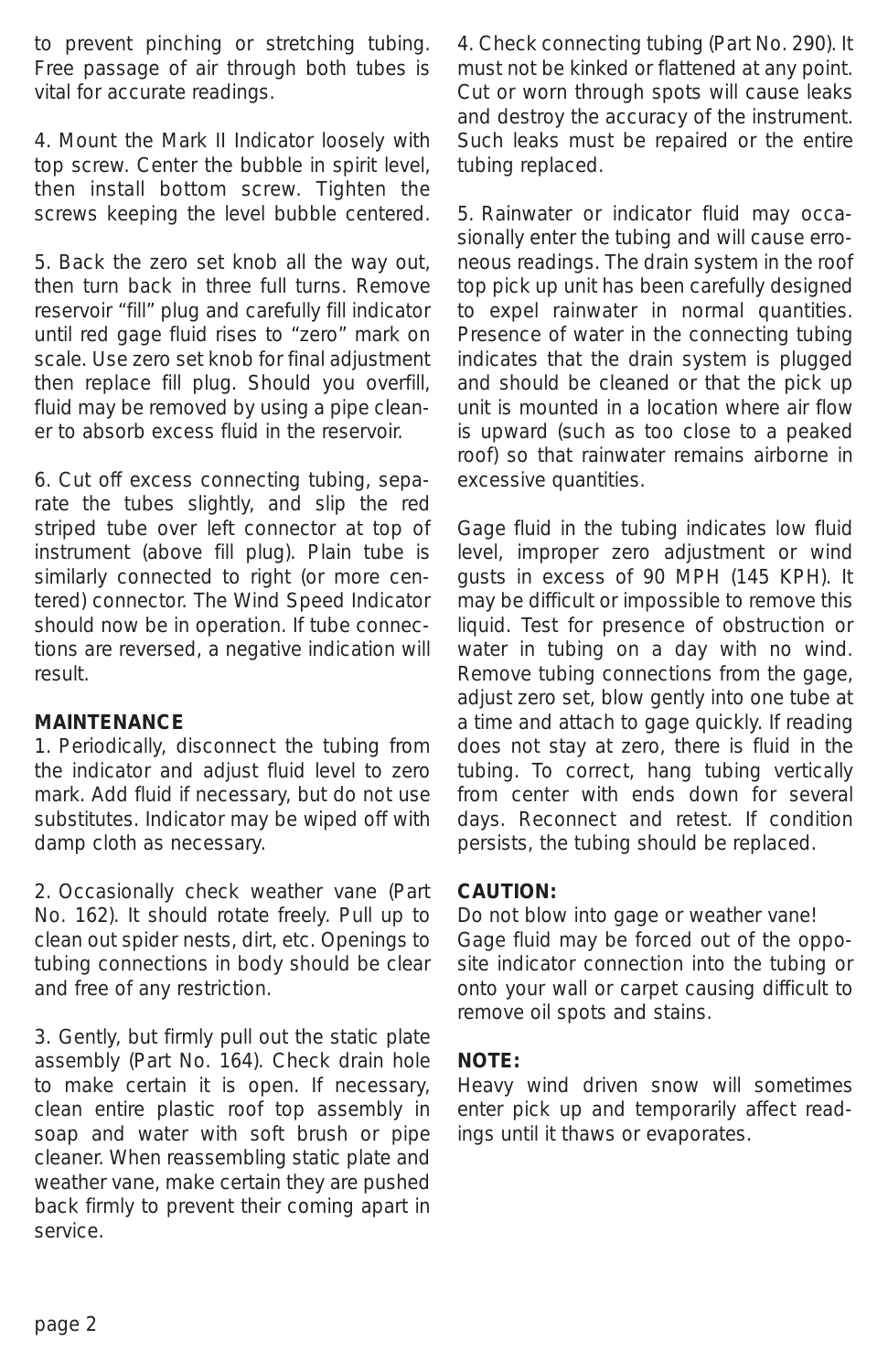| Beaufort   per<br>Number Hour | <b>Miles</b>          | <b>Knots</b>          | Descriptive Term   Number | <b>Beaufort</b> | <b>Miles</b><br>per<br>Hour | Knots     | <b>Descriptive Term</b> |
|-------------------------------|-----------------------|-----------------------|---------------------------|-----------------|-----------------------------|-----------|-------------------------|
| $\circ$                       | <b>Less</b><br>than 1 | <b>Less</b><br>than 1 | Calm                      | 7               | $32 - 38$                   | 28-33     | Near Gale               |
|                               | $1 - 3$               | $1 - 3$               | Light Air                 | 8               | $39 - 46$                   | $34 - 40$ | Gale                    |
| $\overline{2}$                | $4 - 7$               | $4-6$                 | Light Breeze              | 9               | $47 - 54$                   | 41-47     | Strong Gale             |
| 3                             | $8 - 12$              | $7 - 10$              | Gentle Breeze             | 10              | 55-63                       | 48-55     | Storm                   |
| $\overline{4}$                | $13 - 18$             | $11 - 16$             | Moderate                  | 11              | $64 - 72$                   | 56-63     | Violent Storm           |
| 5                             | $19 - 24$             | $17 - 21$             | Fresh                     | $12$ or         | 73 or                       | 164 or    | Hurricane               |
| 6                             | $25 - 31$             | $22 - 27$             | Strong                    | more            | more                        | Imore     |                         |

## **BEAUFORT SCALE OF WIND FORCE**

#### **WIND CHILL EFFECT**

**Wind Speed M.P.H.**

| 造         |       | 5     | 10    | 15    | 20    | 25    | 30    | 35    | 40    |
|-----------|-------|-------|-------|-------|-------|-------|-------|-------|-------|
|           | 35    | 33    | 21    | 16    | 12    | 7     | 5     | 3     | 1     |
|           | 30    | 27    | 16    | 11    | 3     | 0     | $-2$  | $-4$  | -5    |
|           | 25    | 21    | 9     | 1     | $-4$  | $-7$  | $-11$ | $-13$ | $-15$ |
| mperature | 20    | 16    | 2     | -6    | $-9$  | $-15$ | -18   | $-20$ | $-22$ |
|           | 15    | 12    | $-2$  | $-11$ | $-17$ | $-22$ | $-26$ | $-27$ | $-29$ |
|           | 10    | 7     | $-9$  | $-18$ | $-24$ | $-29$ | $-33$ | $-35$ | $-36$ |
| 直         | 5     | 1     | $-15$ | $-25$ | $-32$ | $-37$ | $-41$ | -43   | $-45$ |
|           | 0     | -6    | $-22$ | $-33$ | $-40$ | -45   | -49   | $-52$ | -54   |
|           | -5    | $-11$ | $-27$ | $-40$ | -46   | $-52$ | -56   | -60   | -62   |
|           | $-10$ | $-15$ | $-31$ | -45   | $-52$ | $-58$ | -63   | $-67$ | $-69$ |
|           | $-15$ | $-20$ | -38   | $-51$ | -60   | $-67$ | $-70$ | $-72$ | $-76$ |
|           | $-20$ | $-26$ | $-45$ | -60   | -68   | $-75$ | $-78$ | -83   | -87   |

## **Wind Chill Temperature**

Extreme danger of frostbite to exposed flesh exists at wind chill temperatures below -22° F.